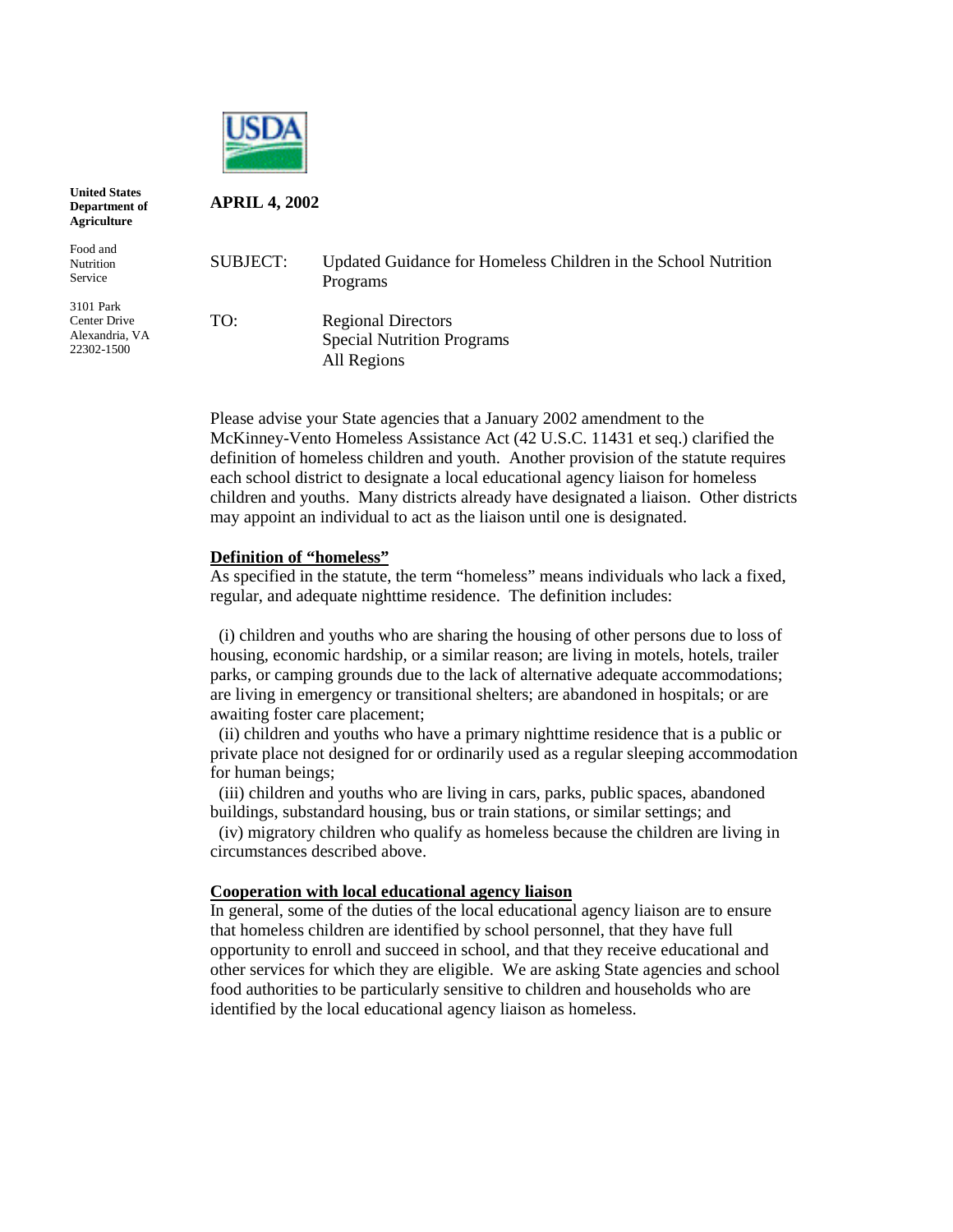Regional Directors Page 2

Although many homeless individuals will be living in emergency and transitional shelters, under the expanded definition of homeless, some children or households that temporarily reside with other households may meet the definition of homeless. School food authorities should work with their local educational agency liaison for homeless youths and, where appropriate, the State Coordinator for Education of Homeless Children and Youths to help ensure that these children, as well as other children who are defined as homeless by a director of a homeless shelter, have access to the benefits of the child nutrition programs.

### **Documentation of free meal eligibility for homeless children**

To expedite the delivery of nutritional benefits, school officials may accept documentation that the children are homeless from the local educational liaison or directors of homeless shelters where the children reside. Documentation to substantiate free meal eligibility must consist of the child's name or a list of names, effective date(s), and the signature of the local educational liaison or the director of the homeless shelter. This documentation is acceptable in lieu of a free and reduced price meal application.

To implement these expedited procedures, school officials must work closely with the educational liaison and directors of homeless shelters to ensure that children are provided free meal benefits as promptly as possible, as well as to ensure that the school food service is promptly advised when children leave the school or are no longer considered homeless. In the latter case, school officials must provide the household with an application for free and reduced price meals.

#### **Homeless children residing with another household**

A child or family may temporarily reside with another household and still be considered homeless under the definition of homeless in the McKinney-Vento Homeless Assistance Act. In these cases the household size and income of the host family is not taken into consideration in determining the free meal eligibility for the child(ren) designated as homeless by the local educational agency liaison. Additionally, when a host family applies for free and reduced price meals for their own children, the host family may include the homeless family as household members if the host family provides financial support to the homeless family, such as shelter, utilities, clothing or food. In such cases, the host family must also include any income received by the homeless family. School officials must determine eligibility for the host family in the traditional manner. However, free meal eligibility for the homeless child is based on the documentation provided by the local education liaison, even when the child is included on the host family's free and reduced price meal application. If the host family meets the free or reduced price meal eligibility criteria, school officials should provide the host family with temporary approval for free or reduced price meal benefits, as appropriate. The host family's eligibility should be reevaluated when their household size decreases, i.e., the homeless family leaves.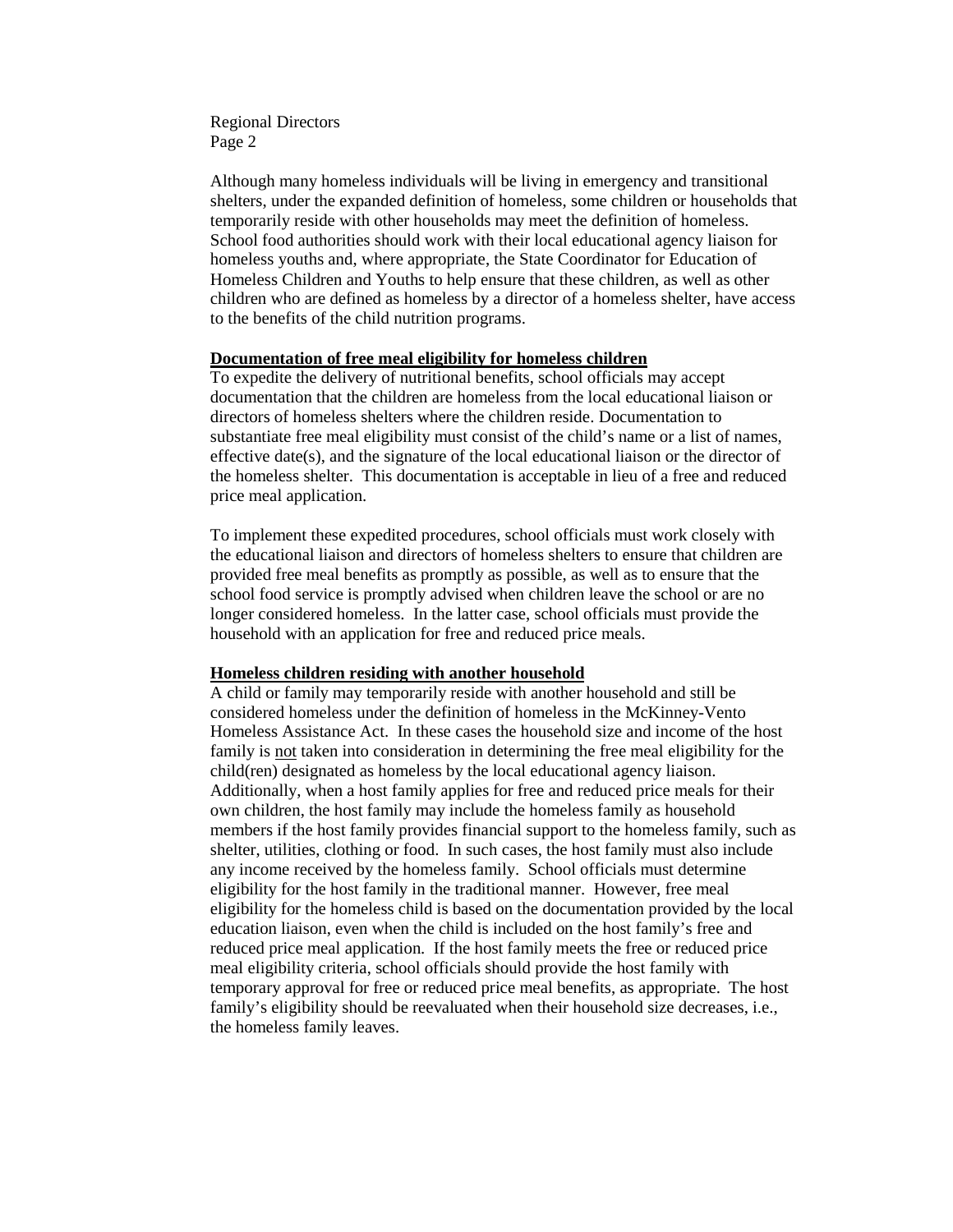Regional Directors Page 3

We encourage school food authorities to identify and work with the local educational agency liaison and directors of homeless shelter to expedite benefits to homeless children. We believe this policy complements the policy included in our memorandum of April 6, 1992, attached. Please contact MaryJane Whitney or Barbara Semper at (703) 305-2590 if you have any questions.

Handy C. Garatt

STANLEY C. GARNETT Director Child Nutrition Division

Attachment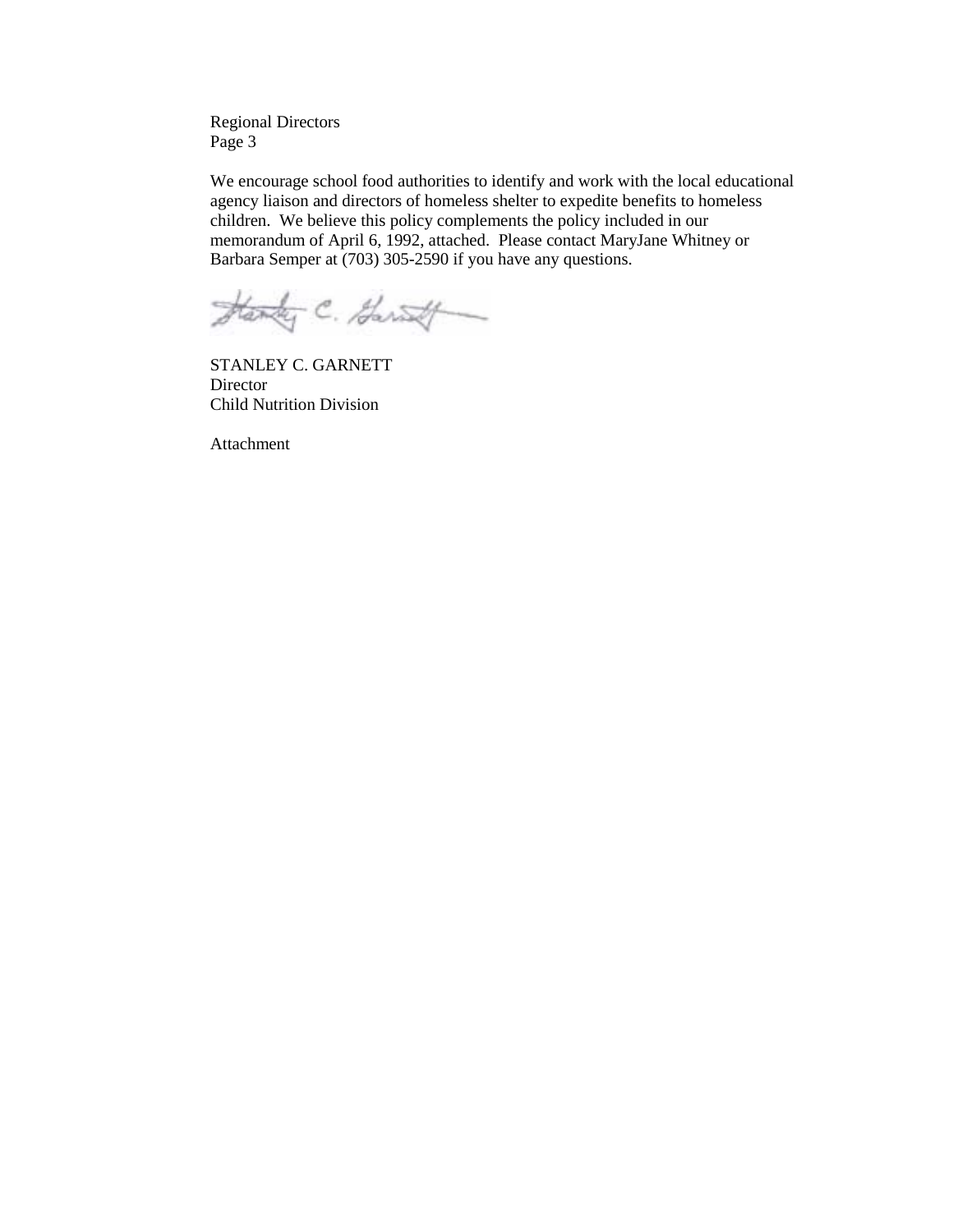

Reply to

To:

Agriculture Service

United States Food and 3101 Park Center Drive Department of Nutrition Alexandria, VA 22302

# **APR 6, 1992**

Attn. of: FNS:CND:123

Subject: Documentation of Free and Reduce Price Meal Eligibility for Homeless Children

> Regional Directors Special Nutrition Programs All Regions

> > As many of us are well aware, the problem of homelessness is increasing in our nation. Although homelessness is especially prevalent in large cities, it is also a problem in small cities and rural areas. We want to ensure that free meals are available for all eligible children, including the homeless, in an expeditious manner and that the certification process is not overly burdensome or an impediment to participation. To assist those responsible for eligibility determinations in meeting the nutritional needs of homeless children, we are establishing a nationwide policy to simplify access to the child nutrition programs for homeless children whose parents/guardians fail to return a free and reduced price application or who are not certified under direct certification procedures.

> > Under the school nutrition programs, if the household does not complete an application for the child, current policy authorizes school officials to complete an application on the child's behalf based on their personal knowledge that the child qualifies for benefits. This authority is intended to be exercised on a case-by-case basis and not categorically to whole groups of children. However, because the number of homeless children has risen dramatically over the past few years, we recognize that there is an increasing need for some schools to make these determinations for a number of students. We are also aware that organizations participating in other child nutrition programs may find themselves in the same position. To address this situation and to alleviate concerns at the State and local levels about the propriety of making these determinations, we are establishing the following procedures for all of the child nutrition programs.

> > When an application is not submitted by the household or it is not anticipated that an application will be submitted, it is acceptable for the director of the homeless shelter at which the child resides to complete and submit an application for the child; or local level officials may complete an application for a child and approve the child for free meals based solely on their knowledge that the child's address is a homeless shelter or that the